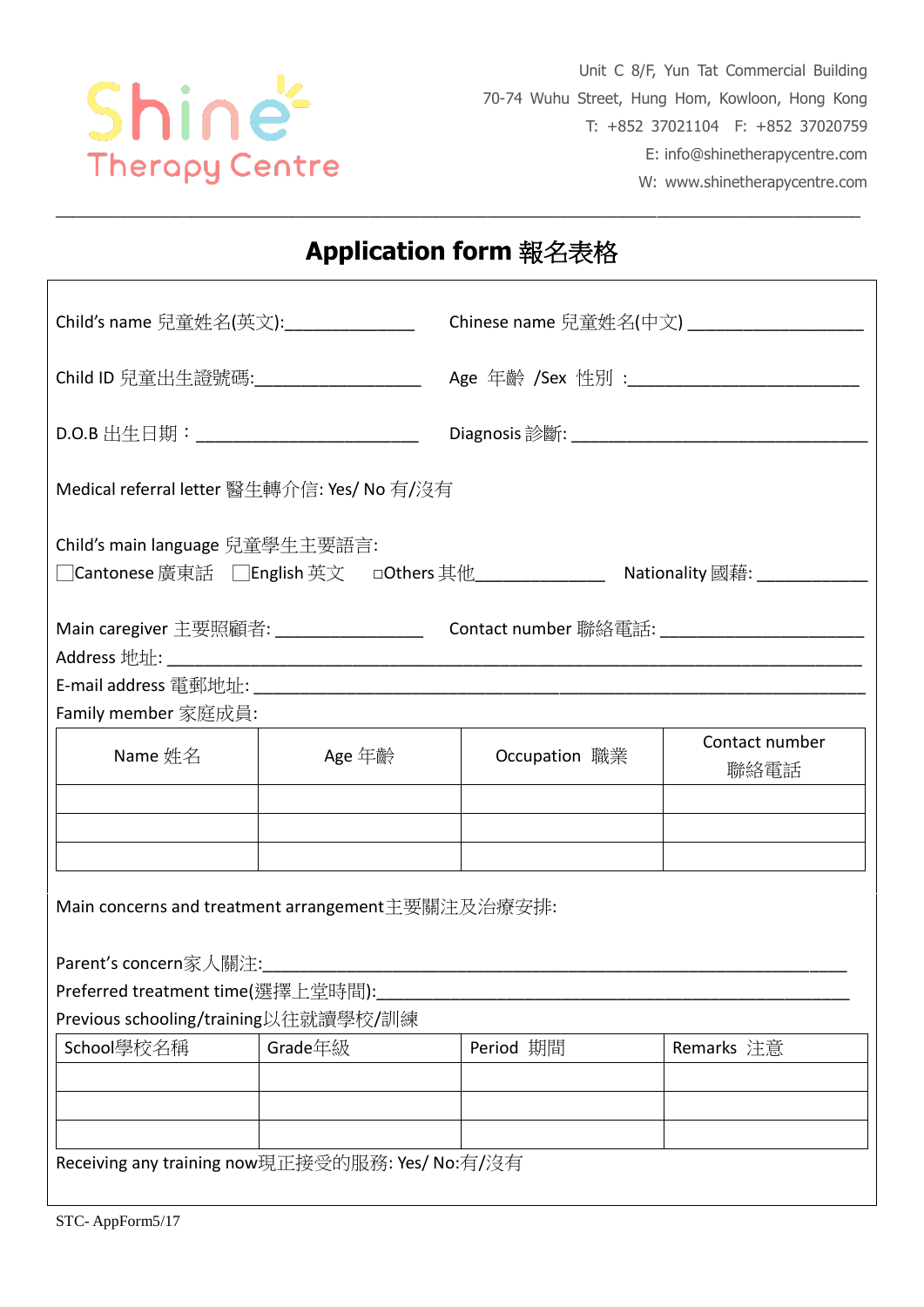|                                                                                      | Birth History 出生歷史:                    |                                                                                      |  |  |  |  |
|--------------------------------------------------------------------------------------|----------------------------------------|--------------------------------------------------------------------------------------|--|--|--|--|
| Delivery 出生: □Normal 正常 □Premature 早產 □Prolonged 延遲 □Caesarean section 開刀            |                                        |                                                                                      |  |  |  |  |
| Full term 足月: _______ Gestation, B.W 重量. _______ Asphyxia 窒息: Yes/ No 有/沒有           |                                        |                                                                                      |  |  |  |  |
| □Convulsion 痙攣 □Hydrocephalus 腦水腫 □Cardiac problem 心臟問題 □G6PD                        |                                        |                                                                                      |  |  |  |  |
|                                                                                      |                                        | Others, specify 其他,註明:___________________________                                    |  |  |  |  |
| Medical / Health History 醫療/健康記錄:                                                    |                                        |                                                                                      |  |  |  |  |
|                                                                                      |                                        | Diseases/injuries/surgery                                                            |  |  |  |  |
| Date 日期                                                                              | Age 年齡                                 | 疾病/受傷/手術                                                                             |  |  |  |  |
|                                                                                      |                                        |                                                                                      |  |  |  |  |
|                                                                                      |                                        |                                                                                      |  |  |  |  |
|                                                                                      |                                        |                                                                                      |  |  |  |  |
| Vision 視覺:                                                                           |                                        |                                                                                      |  |  |  |  |
|                                                                                      |                                        | □Normal 正常 □myopia 近視/ □hyperopia 遠視/ □astigmatism 散光/ □binocular problem 斜視)        |  |  |  |  |
| Hearing 聽覺:                                                                          |                                        |                                                                                      |  |  |  |  |
| □Normal 正常                                                                           |                                        |                                                                                      |  |  |  |  |
|                                                                                      |                                        | □Hearing impairment 聽障(mild 輕度/ moderate 中度/ severe 嚴重/ profound- hearing aids 極度嚴重) |  |  |  |  |
| Allergy (please specify) 敏感(請註明):                                                    |                                        |                                                                                      |  |  |  |  |
|                                                                                      |                                        |                                                                                      |  |  |  |  |
| Self care 自理:                                                                        |                                        |                                                                                      |  |  |  |  |
| Feeding 飲食: Dependent 協助 □Independent 自行進食                                           |                                        |                                                                                      |  |  |  |  |
| Utensil 餐具: □ Finger 手指 □ Spoon 匙羹 □ Fork 又 □ Chopstick 筷子 □ Cup 杯 □ Straw 飲         |                                        |                                                                                      |  |  |  |  |
| 管                                                                                    |                                        |                                                                                      |  |  |  |  |
| Bladder control 小便控制: Yes/ No 有/沒有                                                   |                                        |                                                                                      |  |  |  |  |
| Language 言語:                                                                         |                                        |                                                                                      |  |  |  |  |
|                                                                                      |                                        | Comprehension 理解: □Understand simple gestural commands 明白簡單手勢                        |  |  |  |  |
| Understand 1-2 steps verbal commands 明白 1-2 步驟的口頭指令                                  |                                        |                                                                                      |  |  |  |  |
| □ Babble and coo 牙牙學語 □ Indicate needs by gesture 用動作表達<br>Expression 表達:            |                                        |                                                                                      |  |  |  |  |
| Use single words 利用單字 ___________ □Simple sentence 利用短句                              |                                        |                                                                                      |  |  |  |  |
| Fine motor 小手肌                                                                       |                                        |                                                                                      |  |  |  |  |
| ]Thread beans 串珠 □Imitate line/ shape 模仿線條/形狀□use of scissors 用剪刀 □Able to write 能寫字 |                                        |                                                                                      |  |  |  |  |
| Ambulatory status:行動模式                                                               |                                        |                                                                                      |  |  |  |  |
| □Lyer 躺臥 □Sitter ______ (age) 能坐立(年齡)                                                |                                        |                                                                                      |  |  |  |  |
| □walk with aid 利用輔助器走路 □Walk independently _____ (age) 自行走路(年齡)                      |                                        |                                                                                      |  |  |  |  |
|                                                                                      |                                        |                                                                                      |  |  |  |  |
| Child's General Behavior 兒童平日行為:                                                     |                                        |                                                                                      |  |  |  |  |
| Activity Level 活動程度: □Normal 正常 □Hyperactive 活躍 □Lethargic 昏睡/遲鈍                     |                                        |                                                                                      |  |  |  |  |
| Attention 專注力: □Normal 正常 □Easily distracted 容易分心 □Continues own activity even when  |                                        |                                                                                      |  |  |  |  |
| interrupted 自我沉醉於活動中                                                                 |                                        |                                                                                      |  |  |  |  |
|                                                                                      | Emotional 情緒: □Stable 穩定 □Unstable 不穩定 |                                                                                      |  |  |  |  |
| Participation 參與程度: □Motivated 有動機 □Passive 被動 □Uncooperative 不合作 □Impulsive 衝動      |                                        |                                                                                      |  |  |  |  |